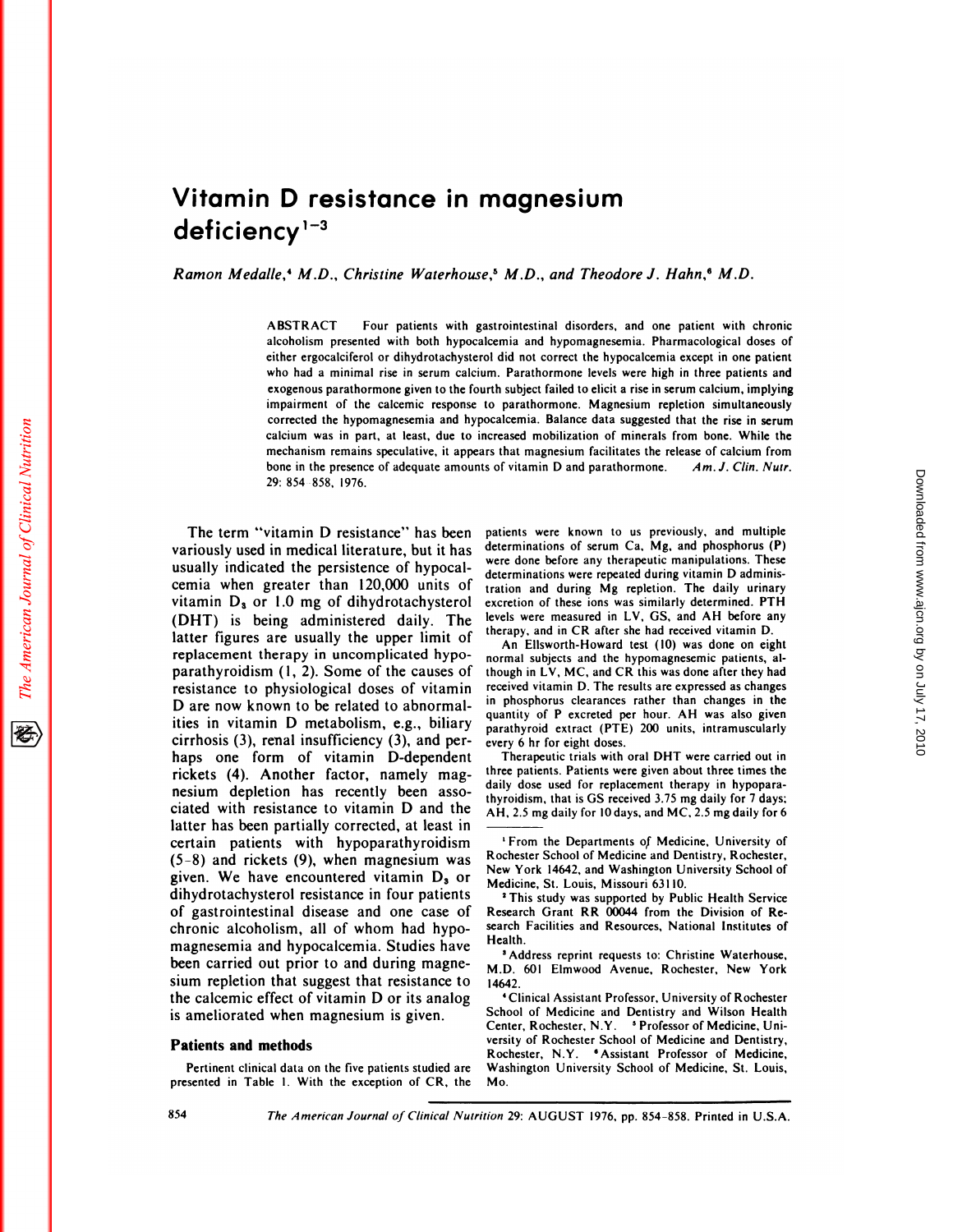**follow Family physicians.** LV and CR were given ergocal<br>ciferol by their terminity physicians. LV received 150,000 units orally each weight of the starting of the starting of the starting of the starting of the starting o **WITAMIN D RESISTANCE II**<br>weeks. LV and CR were given ergocalciferol by their<br>family physicians. LV received 150,000 units orally each<br>day for 6 weeks; and CR, 500,000 units intramuscularly<br>two or three times per week for weeks. LV and CR were given ergocalciferol by their<br>family physicians. LV received 150,000 units orally each<br>day for 6 weeks; and CR, 500,000 units intramuscularly<br>two or three times per week for 3 months. Mg repletion<br>was family physicians. LV received 150,000 units orally each day for 6 weeks; and CR, 500,000 units intramuscularly two or three times per week for 3 months. Mg repletion was undertaken immediately after the therapeutic trial family physicians. LV received 150,000 units orally each<br>day for 6 weeks; and CR, 500,000 units intramuscularly<br>two or three times per week for 3 months. Mg repletion<br>was undertaken immediately after the therapeutic trial<br> day for 6 weeks; and CR, 500,000 units intramuscularly<br>two or three times per week for 3 months. Mg repletion<br>was undertaken immediately after the therapeutic trial<br>with vitamin D and was carried out on the Clinical<br>Resear two or three times per week for 3 months. Mg repletion<br>was undertaken immediately after the therapeutic trial<br>Research Center under balance conditions, with constant<br>dietary intake. The oral administration of 10 ml of an was undertaken immediately after the therapeutic trial<br>
with vitamin D and was carried out on the Clinical<br>
Research Center under balance conditions, with constant<br>
dietary intake. The oral administration of 10 ml of an 8 with vitamin D and was carried out on the Clinical<br>Research Center under balance conditions, with constant<br>dietary intake. The oral administration of 10 ml of an 8%<br>mEq of elemental mg each day. Aliquots of duplicate<br>diet dietary intake. The oral administration of 10 ml of an 8% P<br>mg (OH)<sub>2</sub> suspension three times daily supplied 82.5 sm<br>Eq of elemental mg each day. Aliquots of duplicate<br>diets and homogenized stool collections were digested<br> mg (OH), suspension three times daily supplied 82.5 mEq of elemental mg each day. Aliquots of duplicate<br>diets and homogenized stool collections were digested<br>with concentrated H<sub>a</sub>SO<sub>4</sub>, ashed, dissolved in 12 NHCl,<br>and a diets and homogenized stool collections were digested<br>with concentrated H<sub>2</sub>SO<sub>4</sub>, ashed, dissolved in 12 N HCl,<br>and appropriately diluted for mineral analysis. Atomic<br>absorption spectrophotometry was used to determine Can diets and homogenized stool collections were digested<br>with concentrated  $H_sSO_a$ , ashed, dissolved in 12 N HCl,<br>and appropriately diluted for mineral analysis. Atomic<br>whose, and the call the call the call the call<br>(11) and with concentrated  $H<sub>a</sub>SO<sub>4</sub>$ , ashed, dissolved in 12 N HCl,<br>and appropriately diluted for mineral analysis. Atomic<br>disorption spectrophotometry was used to determine Ca<br>the fit and Mg (12) in all samples. P was det and appropriately diluted for mineral analysis. Atomic<br>absorption spectrophotometry was used to determine Ca<br>(11) and Mg (12) in all samples. P was determined by the<br>method of Fiske and Subbarow (13) adapted to an<br>automat absorption spectrophotometry was used to determine Ca<br>(11) and Mg (12) in all samples. P was determined by the<br>method of Fiske and Subbarow (13) adapted to an<br>which and salysis. PTH level were determined by the<br>radioimmun (11) and Mg (12) in all samples. P was determined by the method of Fiske and Subbarow (13) adapted to an automated analysis. PTH level were determined by the radioimmunoassay by Dr. C. D. Hawker (14, 15) which utilizes bo automated analysis. PTH level were determined by the radioimmunoassay by Dr. C. D. Hawker (14, 15) which utilizes bovine parathormone and recognizes antigenic determinants between residues 35 and 84 (the COOH-<br>TABLE 1<br>Patients' clinical data

VITAMIN D RESISTANCE IN MAGNESIUM DEFICIENCY<br>weeks. LV and CR were given ergocalciferol by their terminal). Serum levels of 25 OH cholecalciferol levels<br>family physicians. LV received 150.000 units orally each were done by MAGNESIUM DEFICIENCY<br>terminal). Serum levels of 25 OH cholecalciferol levels<br>were done by one of the authors (TH) using the method MAGNESIUM DEFICIENCY<br>terminal). Serum levels of 25 OH cholecalciferol levels<br>were done by one of the authors (TH) using the method<br>previously described (16). MAGNESIUM DEFICIER<br>terminal). Serum levels of<br>were done by one of the aut<br>previously described (16).

# **Results**

were done by one of the authors (TH) using the method<br>previously described (16).<br>**Results**<br>The initial serum Ca, Mg, and P levels are<br>presented in Table 2. All the patients had previously described (16).<br> **Results**<br>
The initial serum Ca, Mg, and P levels are<br>
presented in Table 2. All the patients had<br>
serum Mg levels below 1.2 mEq/liter, and the Results<br>The initial serum Ca, Mg, and P levels are<br>presented in Table 2. All the patients had<br>serum Mg levels below 1.2 mEq/liter, and the<br>daily excretion was less than 2 mEq except for **Results**<br>The initial serum Ca, Mg, and P levels are<br>presented in Table 2. All the patients had<br>serum Mg levels below 1.2 mEq/liter, and the<br>daily excretion was less than 2 mEq except for<br>CR who was excreting 6 mEq (Fig. The initial serum Ca, Mg, and P levels are<br>presented in Table 2. All the patients had<br>serum Mg levels below 1.2 mEq/liter, and the<br>daily excretion was less than 2 mEq except for<br>CR who was excreting 6 mEq (Fig. 1). CR,<br>wi presented in Table 2. All the patients had<br>serum Mg levels below 1.2 mEq/liter, and the<br>daily excretion was less than 2 mEq except for<br>CR who was excreting 6 mEq (Fig. 1). CR,<br>with sprue, received a gluten-free diet<br>throug serum Mg levels below 1.2 mEq/liter, and the<br>daily excretion was less than 2 mEq except for<br>CR who was excreting 6 mEq (Fig. 1). CR,<br>with sprue, received a gluten-free diet<br>throughout the study, and chose a 3,000<br>calorie daily excretion was less than 2 mEq except for<br>CR who was excreting 6 mEq (Fig. 1). CR,<br>with sprue, received a gluten-free diet<br>throughout the study, and chose a 3,000<br>calorie diet, with 45 mEq of Mg. She might<br>well have c CR who was excreting 6 mEq (Fig. 1). CR, with sprue, received a gluten-free diet throughout the study, and chose a 3,000 calorie diet, with 45 mEq of Mg. She might well have corrected her Mg depletion on this diet alone o with sprue, received a gluten-free diet<br>throughout the study, and chose a 3,000<br>calorie diet, with 45 mEq of Mg. She might<br>well have corrected her Mg depletion on this<br>diet alone over a long time, since Mg balance<br>was posi throughout the study, and chose a 3,000<br>calorie diet, with 45 mEq of Mg. She might<br>well have corrected her Mg depletion on this<br>diet alone over a long time, since Mg balance<br>was positive prior to supplementation. The<br>norma well have corrected her Mg depletion on this<br>diet alone over a long time, since Mg balance<br>was positive prior to supplementation. The<br>normal serum Mg levels in our laboratory

|           |                                  |     |           | Serum                |                         |              |                      |  |
|-----------|----------------------------------|-----|-----------|----------------------|-------------------------|--------------|----------------------|--|
| Patient   | Primary diagnosis                | Age | Fecal fat | Albumin <sup>a</sup> | Alkaline<br>phosphatase | PTH          | 25 OH C <sup>*</sup> |  |
|           |                                  |     | g/dav     | g %                  | IU                      | pq/ml        | ng/ml                |  |
| AH        | Intestinal bypass<br>for obesity | 47  |           | 2.3                  | 122                     | 232          | 13.2                 |  |
| <b>CR</b> | Gluten sensitive<br>enteropathy  | 40  | 9.4       | 2.6                  | 205                     | 421          | 131                  |  |
| <b>MC</b> | <b>Regional enteritis</b>        | 18  | 2.2       | 1.9                  | 101                     |              |                      |  |
| LV        | Chronic alcoholism               | 41  | 2.7       | 3.5                  | 232                     | 506          | 180.0                |  |
| <b>GS</b> | Regional enteritis               | 46  | 47.9      | 2.2                  | 271                     | 593          | 9.1                  |  |
|           | Normal                           |     | <7.0      | $3.5 - 5.0$          | < 87                    | $255 \pm 46$ | $10 - 30$            |  |

| <sup>a</sup> No change in serum protein levels occurred during the experimental period.  | 0.25 |
|------------------------------------------------------------------------------------------|------|
| TABLE 2<br>Serum Ca, Mg, and P before therapy, during vitamin D therapy and Mg repletion |      |

|                           | Patients                    |                       |                            |                            |                             |
|---------------------------|-----------------------------|-----------------------|----------------------------|----------------------------|-----------------------------|
|                           | AН                          | <b>CR</b>             | МC                         | LV                         | <b>GS</b>                   |
| Serum Ca (mg/100 ml)      |                             |                       |                            |                            |                             |
| Control <sup>a</sup>      | $5.3 \pm .08^{\circ}$       |                       | $7.2 \pm .26$              | $8.3 \pm .09$              | $5.2 \pm .14$               |
| Vitamin D <sup>a</sup>    | $7.0 + .08c$                | $6.1 \pm .07$         | $7.4 \pm .08$              | $7.9 \pm .17$              | $5.1 \pm .08$               |
| Mg repletion <sup>a</sup> | $8.0 \pm .08$               | $7.4 \pm .14^{\circ}$ | $8.1 \pm .08$ <sup>c</sup> | $9.2 \pm .17$ <sup>c</sup> | $8.3 \pm .11$ <sup>c</sup>  |
| Serum Mg (mEq/liter)      |                             |                       |                            |                            |                             |
| Control                   | $0.97 \pm .03$              |                       | $1.15 \pm .06$             | $0.85 + .02$               | $0.54 \pm .01$              |
| Vitamin D                 | $1.02 \pm .02$              | $1.07 + .04$          | $1.27 \pm .02$             | $0.86 + .01$               | $0.54 + 0.02$               |
| Mg repletion              | $1.45 \pm .03$ <sup>c</sup> | $1.50 + .14^d$        | $1.65 + .05^{c}$           | $1.42 \pm .02^c$           | $1.58 \pm .03$ <sup>c</sup> |
| Serum $P(mg/100 ml)$      |                             |                       |                            |                            |                             |
| Control                   | $3.6 \pm .14$               |                       | $3.9 \pm .22$              | $3.9 \pm .20^{\circ}$      | $2.5 \pm .04$               |
| Vitamin D                 | $3.6 \pm .12$               | $4.5 \pm .22$         | $3.7 \pm .07$              | $2.5 \pm .20$              | $2.9 \pm .31$               |
| Mg repletion              | $3.0 \pm .09$               | $4.3 \pm .17$         | $4.3 \pm .14$ <sup>c</sup> | $4.6 \pm .07$ <sup>c</sup> | $3.1 \pm .10$               |

<sup>a</sup> Control data include 4 to 6 serum values prior to therapy and 3 to 6 values were obtained during vitamin D treatment. Data during magnesium repletion are from the last 6 values of the repletion period, with the excepti treatment. Data during magnesium repletion are from the last 6 values of the repletion period, with the exception of LV where the observation period was short. Data used here for calculating means occasionally fell outside the time **Control data include 4 to 6 serum values prior to therapy and 3 to 6 values were obtained during vitamin treatment. Data during magnesium repletion are from the last 6 values of the repletion period, with the exception L**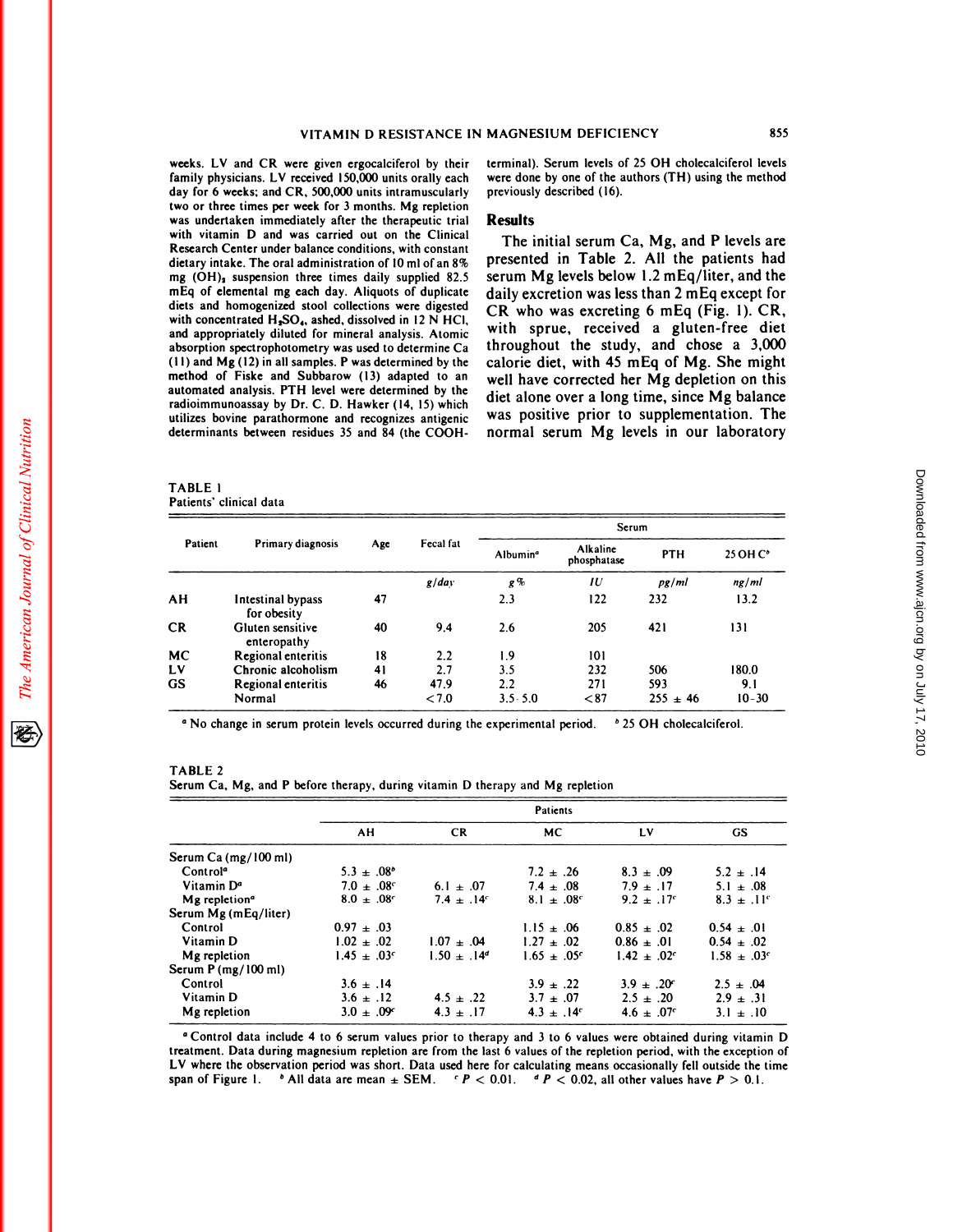856<br>
range from 1.5 to 2.1 mEq/liter. The patients levere all hypocalcemic (our normal range is wi 856 MEDALLÉ ET<br>
range from 1.5 to 2.1 mEq/liter. The patients level<br>
were all hypocalcemic (our normal range is with<br>
8.5 to 10.5 mg/100 ml) even when considered F 856<br>
range from 1.5 to 2.1 mEq/liter. The patients levere all hypocalcemic (our normal range is with<br>
8.5 to 10.5 mg/ 100 ml) even when considered<br>
in relation to their reduced serum protein de range from 1.5 to 2.1 mEq/liter. The patients lever all hypocalcemic (our normal range is with the served serum protein detail in relation to their reduced serum protein detail



Ca, Mg, and P. FIG. 1. Effect<br>Ca, Mg, and P.<br>TABLE 3<br>Phosphorus clear

ET AL.<br>levels (17) (Table 1). The serum P levels were<br>within normal limits. ET AL.<br>levels (17) (Table 1). T<br>within normal limits.<br>Four of the five pa

T AL.<br>rels (17) (Table 1). The serum P levels were<br>thin normal limits.<br>Four of the five patients had PTH levels<br>termined (Table 1). Three had high levels determined (Table 1). The serum P levels were<br>within normal limits.<br>Four of the five patients had PTH levels<br>determined (Table 1). Three had high levels<br>appropriate for their low serum calcium valwithin normal limits.<br>Four of the five patients had PTH levels<br>determined (Table 1). Three had high levels<br>appropriate for their low serum calcium val-<br>ues. The fourth, AH, who had a PTH level within normal limits.<br>Four of the five patients had PTH levels<br>determined (Table 1). Three had high levels<br>appropriate for their low serum calcium val-<br>ues. The fourth, AH, who had a PTH level<br>within normal range, but low Four of the five patients had PTH levels<br>determined (Table 1). Three had high levels<br>appropriate for their low serum calcium val-<br>ues. The fourth, AH, who had a PTH level<br>within normal range, but low for his serum<br>calcium, determined (Table 1). Three had high levels<br>appropriate for their low serum calcium val-<br>ues. The fourth, AH, who had a PTH level<br>within normal range, but low for his serum<br>calcium, was given 200 units of parathormone<br>intr appropriate for their low serum calcium values. The fourth, AH, who had a PTH level<br>within normal range, but low for his serum<br>calcium, was given 200 units of parathormone<br>intramuscularly every 6 hr for eight doses. He<br>did ues. The fourth, AH, who had a PTH level<br>within normal range, but low for his serum<br>calcium, was given 200 units of parathormone<br>intramuscularly every 6 hr for eight doses. He<br>did not show any significant rise in serum Ca, within normal range, but low for his serum<br>calcium, was given 200 units of parathormone<br>intramuscularly every 6 hr for eight doses. He<br>did not show any significant rise in serum Ca,<br>which was 5.4 mg/100 ml initially and 5. calcium, was given 200 units of parathorm<br>intramuscularly every 6 hr for eight doses<br>did not show any significant rise in serum<br>which was 5.4 mg/100 ml initially and<br>mg/100 ml at the end of the procedure.<br>The phosphaturic tramuscularly every 6 hr for eight doses. H<br>d not show any significant rise in serum C;<br>iich was 5.4 mg/100 ml initially and 5.<br>g/100 ml at the end of the procedure.<br>The phosphaturic responses of the hypo-<br>agnesemic patie did not show any significant rise in serum Ca,<br>which was 5.4 mg/100 ml initially and 5.8<br>mg/100 ml at the end of the procedure.<br>The phosphaturic responses of the hypo-<br>magnesemic patients and a group of normal<br>subjects to

which was 5.4 mg/100 ml initially and 5.8 mg/100 ml at the end of the procedure.<br>The phosphaturic responses of the hypo-<br>magnesemic patients and a group of normal<br>subjects to intravenous PTE are presented in<br>Table 3. LV a mg/100 ml at the end of the procedure.<br>The phosphaturic responses of the hypo-<br>magnesemic patients and a group of normal<br>subjects to intravenous PTE are presented in<br>Table 3. LV and GS who had remarkably low<br>phosphorus cle The phosphaturic responses of the hypo-<br>magnesemic patients and a group of normal<br>subjects to intravenous PTE are presented in<br>Table 3. LV and GS who had remarkably low<br>phosphorus clearances, as well as MC, in-<br>creased the magnesemic patients and a group of normal<br>subjects to intravenous PTE are presented in<br>Table 3. LV and GS who had remarkably low<br>phosphorus clearances, as well as MC, in-<br>creased their clearances at least 2-fold. AH<br>and CR subjects to intravenous PTE are presented in<br>Table 3. LV and GS who had remarkably low<br>phosphorus clearances, as well as MC, in-<br>creased their clearances at least 2-fold. AH<br>and CR who responded minimally to PTE,<br>however, Table 3. LV and GS who had remarkably low<br>phosphorus clearances, as well as MC, in-<br>creased their clearances at least 2-fold. AH<br>and CR who responded minimally to PTE,<br>however, had relatively higher phosphorus<br>clearances t phosphorus clearances, as well as MC, in-<br>creased their clearances at least 2-fold. AH<br>and CR who responded minimally to PTE,<br>however, had relatively higher phosphorus<br>clearances to begin with. Two of our normal<br>subjects h creased their clearances at least 2-fold. Aland CR who responded minimally to PTE<br>however, had relatively higher phosphoru<br>clearances to begin with. Two of our norma<br>subjects had abnormally high base-line phos<br>phorus clear and CR who responded minimally to PTE,<br>however, had relatively higher phosphorus<br>clearances to begin with. Two of our normal<br>subjects had abnormally high base-line phos-<br>phorus clearances, which may have been<br>related to ca however, had relatively higher phosphorus<br>clearances to begin with. Two of our normal<br>subjects had abnormally high base-line phos-<br>phorus clearances, which may have been<br>related to calcium infusions given 36 hr prior<br>to th clearances to begin with. Two of our normal<br>subjects had abnormally high base-line phos-<br>phorus clearances, which may have been<br>related to calcium infusions given 36 hr prior<br>to the test period. Nevertheless, their phos-<br>p to the test period. Nevertheless, their phos-<br>phaturic response to PTE was normal.<br>The effects of vitamin D administration on orus clearances, which may have been<br>lated to calcium infusions given 36 hr prior<br>the test period. Nevertheless, their phos-<br>aturic response to PTE was normal.<br>The effects of vitamin D administration on<br>rum Ca, Mg, and P a related to calcium infusions given 36 hr prior<br>to the test period. Nevertheless, their phos-<br>phaturic response to PTE was normal.<br>The effects of vitamin D administration on<br>serum Ca, Mg, and P are presented in Table<br>2. Vit

3 TIMES DAILY ORALLY<br>DAYS DAILY ORALLY tration of vitamin D or DHT. LV and CR<br>FIG. 1. Effect of Mg repletion on serum and urinary in their sera. The normal values for AH and<br>GS are explained by the fact that assay to the test period. Nevertheless, their phos-<br>phaturic response to PTE was normal.<br>The effects of vitamin D administration on<br>serum Ca, Mg, and P are presented in Table<br>2. Vitamin D administration was ineffective<br>in raisin phaturic response to PTE was normal.<br>The effects of vitamin D administration on<br>serum Ca, Mg, and P are presented in Table<br>2. Vitamin D administration was ineffective<br>in raising serum Ca and Mg except in AH<br>who showed a 1. The effects of vitamin D administration on<br>serum Ca, Mg, and P are presented in Table<br>2. Vitamin D administration was ineffective<br>in raising serum Ca and Mg except in AH<br>who showed a 1.7 mg/100 ml rise in serum<br>Ca. Serum serum Ca, Mg, and P are presented in Table<br>2. Vitamin D administration was ineffective<br>in raising serum Ca and Mg except in AH<br>who showed a 1.7 mg/100 ml rise in serum<br>Ca. Serum P was likewise unaffected by<br>vitamin D excep 2. Vitamin D administration was ineffectively in raising serum Ca and Mg except in Al who showed a  $1.7 \text{ mg}/100 \text{ ml}$  rise in serum Ca. Serum P was likewise unaffected b vitamin D except in LV who had an unex plained drop in raising serum Ca and Mg except in AH<br>who showed a 1.7 mg/100 ml rise in serum<br>Ca. Serum P was likewise unaffected by<br>vitamin D except in LV who had an unex-<br>plained drop in her serum P. Twenty-five OH<br>cholecalciferol l who showed a 1.7 mg/100 ml rise in serum<br>Ca. Serum P was likewise unaffected by<br>vitamin D except in LV who had an unex-<br>plained drop in her serum P. Twenty-five OH<br>cholecalciferol levels were done on four of the Ca. Serum P was likewise unaffected by vitamin D except in LV who had an unexplained drop in her serum P. Twenty-five OH<br>cholecalciferol levels were done on four of the<br>five subjects (see Table 1) after the adminis-<br>tration of vitamin D or DHT. LV and CR<br>had a definite abundance of 25 OH vitamin D<br> cholecalciferol levels were done on four of the<br>five subjects (see Table 1) after the adminis-<br>tration of vitamin D or DHT. LV and CR<br>had a definite abundance of 25 OH vitamin D<br>in their sera. The normal values for AH and<br> five subjects (see Table 1) after the administration of vitamin D or DHT. LV and CR<br>had a definite abundance of 25 OH vitamin D<br>in their sera. The normal values for AH and<br>GS are explained by the fact that assay

FIG. 1. Effect of Mg repletion on serum and urinary<br>Ca, Mg, and P.<br>TABLE 3<br>Phosphorus clearances of hypomagnesemic patients and eight normal subjects before and after PTE, 200 units,<br>intravenously intravenously

| Patient   | Control $C_{P}$ "        | Maximal $C_P$<br>after PTE | % of<br>Control   |
|-----------|--------------------------|----------------------------|-------------------|
|           | ml/min                   | ml/min                     |                   |
| AH        | 27.5                     | 31.5                       | 115               |
| <b>CR</b> | 13.6                     | 18.2                       | 134               |
| <b>MC</b> | 6.0                      | 16.1                       | 268               |
| LV        | 1.8                      | 11.8                       | 656               |
| <b>GS</b> | 1.1                      | 3.4                        | 309               |
| Normal    | $4.6 - 26.5$             | $13.6 - 44.8$              | $168 - 473$       |
|           | $(12.8 \pm 7.9)^{\circ}$ | $(28.7 \pm 12.8)^{6}$      | $(257 \pm 103)^b$ |

Mean of 2 or more clearance periods. 'Mean **<sup>±</sup>** SD.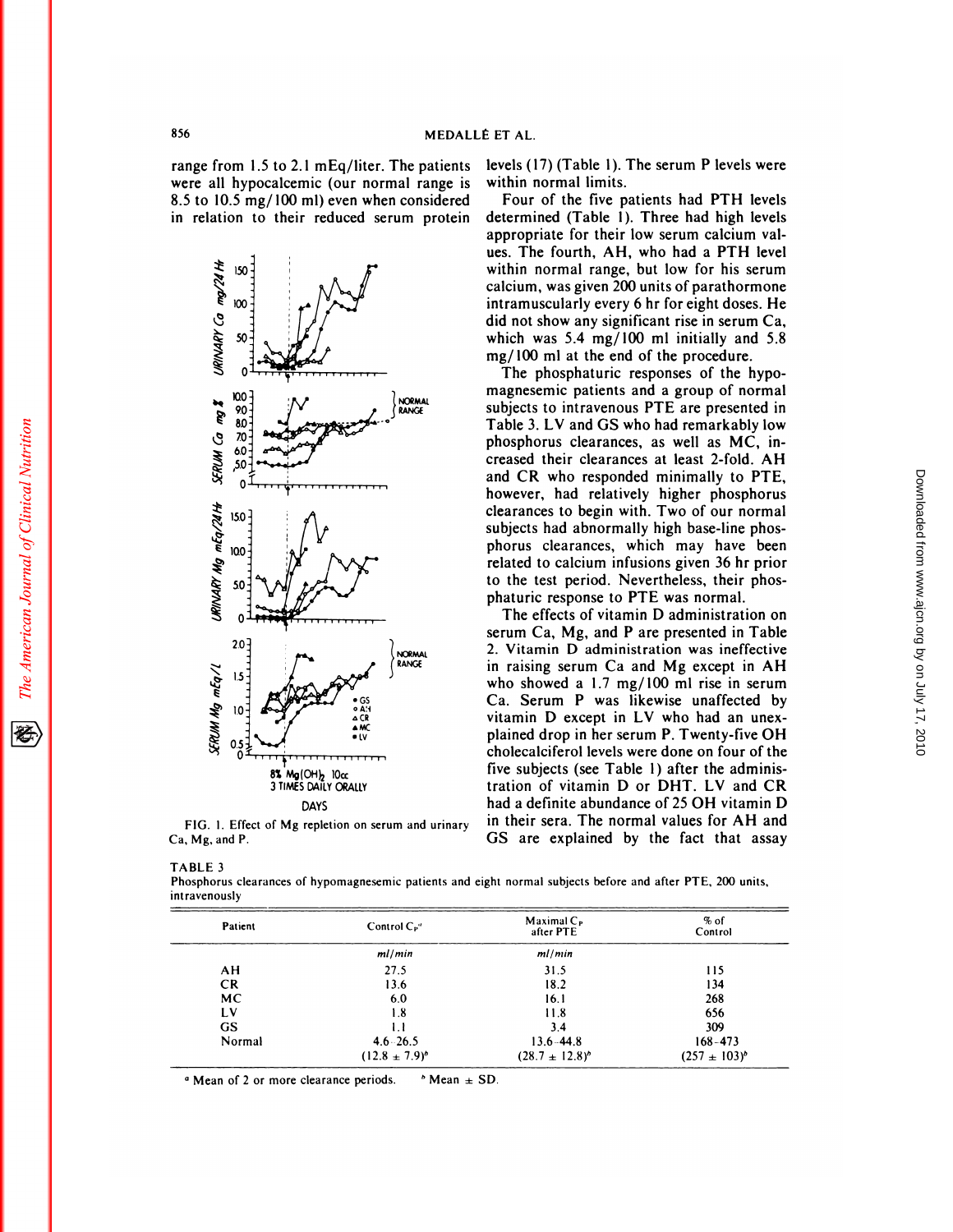VITAMIN D RESISTANC<br>
measures only 25 OH D<sub>3</sub>, not 25 OH DH<br>
However, with their normal 25 OH cholec<br>
ciferol, it seems reasonable to assume th VITAMIN D RESISTANCE IN<br>measures only 25 OH D<sub>3</sub>, not 25 OH DHT.<br>However, with their normal 25 OH cholecal-<br>ciferol, it seems reasonable to assume that,<br>with the supplement of DHT given, they measures only 25 OH  $D_3$ , not 25 OH DHT. do:<br>However, with their normal 25 OH cholecal-<br>ciferol, it seems reasonable to assume that,<br>with the supplement of DHT given, they ser<br>would have had supranormal levels of 25 OH c measures only 25 OH D<sub>3</sub>, not 25 OH DHT. doses<br>However, with their normal 25 OH cholecal-<br>ciferol, it seems reasonable to assume that, Mg<br>with the supplement of DHT given, they serum<br>would have had supranormal levels of 25 However, with their normal 25 OH cholecal-<br>ciferol, it seems reasonable to assume that,<br>with the supplement of DHT given, they<br>would have had supranormal levels of 25 OH<br>DHT as well.<br>Supplementation with Mg, however, pro-First examplement of DHT given, they<br>the the supplement of DHT given, they<br>and have had supranormal levels of 25 OH<br>HT as well.<br>Supplementation with Mg, however, pro-<br>ced a significant rise not only of serum Mg with the supplement of DHT given, they<br>would have had supranormal levels of 25 OH crea<br>DHT as well.<br>Supplementation with Mg, however, pro-<br>hyp<br>duced a significant rise not only of serum Mg repo<br>but of serum Ca as well (Tab would have had supranormal levels of 25 OH<br>DHT as well.<br>Supplementation with Mg, however, pro-<br>duced a significant rise not only of serum Mg

by the Bupplementation with Mg, however, pro-<br>duced a significant rise not only of serum Mg<br>but of serum Ca as well (Table 2). Twenty-<br>four hr excretions of these ions increased in 27).<br>concert with the rise of the serum l Supplementation with Mg, however, pro-<br>duced a significant rise not only of serum Mg<br>but of serum Ca as well (Table 2). Twenty-<br>four hr excretions of these ions increased in<br>concert with the rise of the serum levels (Fig.<br> duced a significant rise not only of serum Mg<br>but of serum Ca as well (Table 2). Twenty-<br>des<br>four hr excretions of these ions increased in 27)<br>concert with the rise of the serum levels (Fig. pos<br>1). Balance data showed no but of serum Ca as well (Table 2). Twenty-<br>four hr excretions of these ions increased in 27<br>concert with the rise of the serum levels (Fig. po-<br>1). Balance data showed no consistent trend the<br>of change in calcium and phosp four hr excretions of these ions increased in concert with the rise of the serum levels (Fig. 1). Balance data showed no consistent trend of change in calcium and phosphorus balance when magnesium supplementation was given concert with the rise of the serum levels (Fig.<br>1). Balance data showed no consistent trend<br>of change in calcium and phosphorus balance<br>when magnesium supplementation was given.<br>Magnesium retention as a result of the sup-<br> 1). Balance data showed no consisten<br>of change in calcium and phosphorus l<br>when magnesium supplementation was<br>Magnesium retention as a result of the<br>plement, however, was incontrovertibl agnesium retention as a result of the sup-<br>
Impaired synthesis or release of PTH has<br>
en shown to be present in patients with am

# **Discussion**

plement, however, was incontrovertible. Ca<br> **Discussion** vive<br>
Impaired synthesis or release of PTH has eve<br>
been shown to be present in patients with am-<br>
primary hypomagnesia (18, 19). Altered re-**Discussion**<br>Impaired synthesis or release of PTH has<br>been shown to be present in patients with<br>primary hypomagnesia (18, 19). Altered re-<br>sponsiveness to PTH has been suggested in buscussion<br>Impaired synthesis or release of PTH has<br>been shown to be present in patients with amo<br>primary hypomagnesia (18, 19). Altered re-<br>sponsiveness to PTH has been suggested in stud<br>other patients with magnesium defi Impaired synthesis or release of PTH has<br>been shown to be present in patients with<br>primary hypomagnesia (18, 19). Altered re-<br>sponsiveness to PTH has been suggested in<br>other patients with magnesium deficiency (20,<br>21). In been shown to be present in patients with an<br>primary hypomagnesia (18, 19). Altered re-<br>sponsiveness to PTH has been suggested in studient patients with magnesium deficiency (20, ne<br>21). In three of the five patients prese primary hypomagnesia (18, 19). Altered re-<br>sponsiveness to PTH has been suggested in<br>other patients with magnesium deficiency (20, n<br>21). In three of the five patients presented there appropriately high levels of circulat sponsiveness to PTH has been suggested in<br>other patients with magnesium deficiency (20,<br>21). In three of the five patients presented<br>here appropriately high levels of circulating<br>parathormone in relation to their serum cal other patients with magnesium deficiency (2<br>21). In three of the five patients present<br>here appropriately high levels of circulati<br>parathormone in relation to their serum c:<br>cium values were present. Subject AH prob<br>bly ha 21). In three of the five patients presented to prochere appropriately high levels of circulating a critic parathormone in relation to their serum cal-<br>parathormone in relation to their serum cal-<br>bly had a subnormal level here appropriately high levels of circulating a critical amount of Mg at a local site is also<br>parathormone in relation to their serum cal-<br>cium values were present. Subject AH proba-<br>bly had a subnormal level for his serum parathormone in relation to their serum cal-<br>cium values were present. Subject AH proba-<br>bly had a subnormal level for his serum absorption, but failed to show a rise in serum rever<br>calcium with exogenous parathormone. The cium values were present. Subject AH proba-<br>bly had a subnormal level for his serum abse<br>calcium, but failed to show a rise in serum reve<br>calcium with exogenous parathormone. The not of<br>phosphorus clearances were markedly bly had a subnormal level for his serum abse<br>calcium, but failed to show a rise in serum reve<br>calcium with exogenous parathormone. The not of<br>phosphorus clearances were markedly low in mor<br>GS and LV implying some resistanc calcium, but failed to show a rise in seru<br>calcium with exogenous parathormone. T<br>phosphorus clearances were markedly low<br>GS and LV implying some resistance<br>endogenous PTH. Intravenous administi<br>tion of PTE, however, did i calcium with exogenous parathormone. Th<br>phosphorus clearances were markedly low is<br>GS and LV implying some resistance the<br>endogenous PTH. Intravenous administra<br>tion of PTE, however, did increase the phos<br>phorus clearances phosphorus clearances were markedly low in motor<br>GS and LV implying some resistance to Whe<br>endogenous PTH. Intravenous administration of PTE, however, did increase the phos-<br>phorus clearances normally in three of the pati-GS and LV implying some resistance to endogenous PTH. Intravenous administration of PTE, however, did increase the phos-<br>phorus clearances normally in three of the five patients. It would appear that the phos-<br>phaturic res endogenous PTH. Intravenous administration of PTE, however, did increase the phos-<br>phorus clearances normally in three of the P<br>five patients. It would appear that the phos-<br>phaturic response to endogenous PTH or dexogenou tion of PTE, however, did increase the phos-<br>phorus clearances normally in three of the<br>five patients. It would appear that the phos-<br>phaturic response to endogenous PTH or di<br>exogenous PTE in hypomagnesemic patients de<br>is phorus clearances normally in three of the patifive patients. It would appear that the phos-<br>phaturic response to endogenous PTH or did<br>exogenous PTE in hypomagnesemic patients doss<br>is variable, and the renal unresponsiven five patients. It would appear that the phos-<br>phaturic response to endogenous PTH or did<br>exogenous PTE in hypomagnesemic patients dose<br>is variable, and the renal unresponsiveness is thes<br>relative rather than absolute. Our phaturic response to endogenous PTH or<br>exogenous PTE in hypomagnesemic patients<br>is variable, and the renal unresponsiveness is<br>relative rather than absolute. Our data also<br>suggest a deficient calcemic response to PTH.<br>It i exogenous PTE in hypomagnesemic patients disvariable, and the renal unresponsiveness is the relative rather than absolute. Our data also also also also also also that the calcemic response to PTH. This highly dependent up is variable, and the renal unresponsiveness is<br>relative rather than absolute. Our data also ame<br>suggest a deficient calcemic response to PTH. Opt<br>It is perhaps pertinent that the calcemic min<br>response to PTH is highly depe relative rather than absolute. Our data also amounts of magnesum are required for the suggest a deficient calcemic response to PTH. optimal expression of pharmacological vita-<br>It is perhaps pertinent that the calcemic min suggest a deficient calcemic response to PTH is highly de<br>response to PTH is highly de<br>vitamin D while the phosphatu<br>less dependent, if at all (22).<br>Administration of pharmace is perhaps pertinent that the calcemic mi<br>sponse to PTH is highly dependent upon mi<br>amin D while the phosphaturic response is<br>s dependent, if at all (22).<br>Administration of pharmacological doses<br>vitamin D or DHT had no ef

response to PTH is highly dependent upon minera<br>vitamin D while the phosphaturic response is<br>less dependent, if at all (22).<br>Administration of pharmacological doses<br>of vitamin D or DHT had no effect on serum<br>Ca in our pat Administration of pharmacological doses<br>
of vitamin D or DHT had no effect on serum<br>
Ca in our patients. Significant vitamin D<br>
and calciferol in patients requiring pharmacologic<br>
absorption has been demonstrated in steato less dependent, if at all (22).<br>Administration of pharmacological dos<br>of vitamin D or DHT had no effect on seru<br>Ca in our patients. Significant vitamin<br>absorption has been demonstrated in steator<br>thea (23), tropical sprue Administration of pharmacological dose<br>of vitamin D or DHT had no effect on serun<br>Ca in our patients. Significant vitamin I<br>absorption has been demonstrated in steator<br>rhea (23), tropical sprue (24), and nontropica<br>sprue ( of vitamin D or DHT had no effect on serum<br>
Ca in our patients. Significant vitamin D<br>
absorption has been demonstrated in steator-<br>
rhea (23), tropical sprue (24), and nontropical<br>
sprue (25), and the normal or elevated Ca in our patients. Significant vitamin D<br>absorption has been demonstrated in steator-<br>rhea (23), tropical sprue (24), and nontropical<br>sprue (25), and the normal or elevated 25 OH<br>cholecalciferol found in these subjects r absorption has been demonstrated in steator-<br>rhea (23), tropical sprue (24), and nontropical<br>sprue (25), and the normal or elevated 25 OH<br>cholecalciferol found in these subjects rules<br>out malabsorption of vitamin D as a fa The data (23), tropical sprue (24), and nontropis<br>sprue (25), and the normal or elevated 25 C<br>cholecalciferol found in these subjects ru<br>out malabsorption of vitamin D as a fact<br>The data would suggest that pharmacologie

VITAMIN D RESISTANCE IN MAGNESIUM DEFICIENCY<br>measures only 25 OH D<sub>3</sub>, not 25 OH DHT. doses of vitamin D have little calcemic effect<br>However, with their normal 25 OH cholecal- in Mg deficiency. MAGNESIUM DEFICIENCY<br>doses of vitamin D have little calcemic effect<br>in Mg deficiency. SONESIUM DEFICIENCY<br>ses of vitamin D have little calcemic effect<br>Mg deficiency.<br>Mg repletion invariably resulted in a rise of<br>um Ca in the patients. Conceivably in-

serve and the patients.<br>
doses of vitamin D have little calcemic effect<br>
in Mg deficiency.<br>
Mg repletion invariably resulted in a rise of<br>
serum Ca in the patients. Conceivably in-<br>
creased intestinal absorption of calcium doses of vitamin D have little calcemic effect<br>in Mg deficiency.<br>Mg repletion invariably resulted in a rise of<br>serum Ca in the patients. Conceivably in-<br>creased intestinal absorption of calcium could<br>have contributed to th in Mg deficiency.<br>
Mg repletion invariably resulted in a rise of<br>
serum Ca in the patients. Conceivably in-<br>
creased intestinal absorption of calcium could<br>
have contributed to the correction of the<br>
hypocalcemia. A high M Mg repletion invariably resulted in a rise of<br>serum Ca in the patients. Conceivably in-<br>creased intestinal absorption of calcium could<br>have contributed to the correction of the<br>hypocalcemia. A high Mg intake has been<br>repor serum Ca in the patients. Conceivably increased intestinal absorption of calcium could<br>have contributed to the correction of the<br>hypocalcemia. A high Mg intake has been<br>reported to result in more positive Ca balance<br>despite an increase in urinary excretion (26,<br> have contributed to the correction of the<br>hypocalcemia. A high Mg intake has been<br>reported to result in more positive Ca balance<br>despite an increase in urinary excretion (26,<br>27). Our data are not sufficient to rule this<br>p hypocalcemia. A high Mg intake has been reported to result in more positive Ca balance despite an increase in urinary excretion (26, creased bone resorption (28). ssibility in or out. However, the rapidity of<br>e rise in serum calcium (2 to 3 days) might<br>licate an alternate mechanism, namely in-<br>ased bone resorption (28).<br>Mobilization of bone minerals to maintain<br>homeostasis can only the rise in serum calcium (2 to 3 days) might<br>indicate an alternate mechanism, namely in-<br>creased bone resorption (28).<br>Mobilization of bone minerals to maintain<br>Ca homeostasis can only be achieved by PTH<br>or pharmacologic

indicate an alternate mechanism, namely in-<br>creased bone resorption (28).<br>Mobilization of bone minerals to maintain<br>Ca homeostasis can only be achieved by PTH<br>or pharmacological doses of vitamin D in<br>vivo. PTH mediated bon creased bone resorption (28).<br>
Mobilization of bone minerals to maintain<br>
Ca homeostasis can only be achieved by PTH<br>
or pharmacological doses of vitamin D ir<br>
vivo. PTH mediated bone resorption, how-<br>
ever, requires the p Mobilization of bone minerals to maintain<br>Ca homeostasis can only be achieved by PTH<br>or pharmacological doses of vitamin D in<br>vivo. PTH mediated bone resorption, how-<br>ever, requires the presence of adequate<br>amounts of vita Ca homeostasis can only be achieved by PTH<br>or pharmacological doses of vitamin D in<br>vivo. PTH mediated bone resorption, how-<br>ever, requires the presence of adequate<br>amounts of vitamin D and Ca ions (29). Raisz<br>et al. (30) or pharmacological doses of vitamin D in<br>vivo. PTH mediated bone resorption, how-<br>ever, requires the presence of adequate<br>amounts of vitamin D and Ca ions (29). Raisz<br>et al. (30) have further shown in bone culture<br>studies vivo. PTH mediated bone resorption, how-<br>ever, requires the presence of adequate<br>amounts of vitamin D and Ca ions (29). Raisz<br>et al. (30) have further shown in bone culture<br>studies that a critical amount of Mg is<br>necessary ever, requires the presence of adequate<br>amounts of vitamin D and Ca ions (29). Raisz<br>et al. (30) have further shown in bone culture<br>studies that a critical amount of Mg is<br>necessary for PTH-mediated bone resorption<br>to proc amounts of vitamin D and Ca ions (29). Raisz<br>et al. (30) have further shown in bone culture<br>studies that a critical amount of Mg is<br>necessary for PTH-mediated bone resorption<br>to proceed optimally. It is not known whether<br>a et al. (30) have further shown in bone culture<br>studies that a critical amount of Mg is<br>necessary for PTH-mediated bone resorption<br>to proceed optimally. It is not known whether<br>a critical amount of Mg at a local site is als studies that a critical amount of Mg is<br>necessary for PTH-mediated bone resorption<br>to proceed optimally. It is not known whether<br>a critical amount of Mg at a local site is also<br>required for bone resorption mediated by<br>phar necessary for PTH-mediated bone resorption<br>to proceed optimally. It is not known whether<br>a critical amount of Mg at a local site is also<br>required for bone resorption mediated by<br>pharmacological doses of vitamin D in the<br>ab to proceed optimally. It is not known whether<br>a critical amount of Mg at a local site is also<br>required for bone resorption mediated by<br>pharmacological doses of vitamin D in the<br>absence of PTH. Recent developments have<br>reve a critical amount of Mg at a local site is also<br>required for bone resorption mediated by<br>pharmacological doses of vitamin D in the<br>absence of PTH. Recent developments have<br>revealed that the major effect of vitamin D is<br>not required for bone resorption mediated by<br>pharmacological doses of vitamin D in the<br>absence of PTH. Recent developments have<br>revealed that the major effect of vitamin D is<br>not due to the parent vitamin but rather to its<br>mor pharmacological doses of vitamin D in th<br>absence of PTH. Recent developments hav<br>revealed that the major effect of vitamin D i<br>not due to the parent vitamin but rather to it<br>more active hydroxylated metabolites<br>Whether the absence of PTH. Recent developments have<br>revealed that the major effect of vitamin D is<br>not due to the parent vitamin but rather to its<br>more active hydroxylated metabolites.<br>Whether the hydroxylation step that occurs in<br>th revealed that the major effect of vitamin D is<br>not due to the parent vitamin but rather to its<br>more active hydroxylated metabolites.<br>Whether the hydroxylation step that occurs in<br>the kidneys (3) requires an adequate amount not due to the parent vitamin but rather to its<br>more active hydroxylated metabolites.<br>Whether the hydroxylation step that occurs in<br>the kidneys (3) requires an adequate amount<br>of Mg is also not known. In any event, the<br>pat more active hydroxylated metabolites.<br>Whether the hydroxylation step that occurs in<br>the kidneys (3) requires an adequate amount<br>of Mg is also not known. In any event, the<br>patients with Mg deficiency previously re-<br>ported Whether the hydroxylation step that occurs in<br>the kidneys (3) requires an adequate amount<br>of Mg is also not known. In any event, the<br>patients with Mg deficiency previously re-<br>ported (6, 8, 9) and the patients reported he the kidneys (3) requires an adequate amout of Mg is also not known. In any event, the patients with Mg deficiency previously ported (6, 8, 9) and the patients reported hold not respond normally to pharmacologi doses of vit of Mg is also not known. In any event, the<br>patients with Mg deficiency previously re-<br>ported (6, 8, 9) and the patients reported here<br>did not respond normally to pharmacological<br>doses of vitamin D or vitamin D analog. All<br> patients with Mg deficiency previously re-<br>ported (6, 8, 9) and the patients reported here<br>did not respond normally to pharmacological<br>doses of vitamin D or vitamin D analog. All<br>these data would suggest that adequate<br>amou ported (6, 8, 9) and the patients reported here<br>did not respond normally to pharmacological<br>doses of vitamin D or vitamin D analog. All<br>these data would suggest that adequate<br>amounts of magnesium are required for the<br>optim did not respond normally to pharmacological<br>doses of vitamin D or vitamin D analog. All<br>these data would suggest that adequate<br>amounts of magnesium are required for the<br>optimal expression of pharmacological vita-<br>min D act doses of vitamin D or vitamin D analog. All<br>these data would suggest that adequate<br>amounts of magnesium are required for the<br>optimal expression of pharmacological vita-<br>min D action and parathormone on bone<br>mineral release amounts of magnesium are required for the<br>optimal expression of pharmacological vita-<br>min D action and parathormone on bone<br>mineral release. ver,requires the presence of adequate<br> **Altitude** that a critical amount of Mg is<br>
tat. (30) have further shown in bone culture<br>
cecessary for PTH-mediated bone resorption<br>
or proceed optimally. It is not known whether<br>
c

## **References**

- Comparison between crystalline dihydrotachysterol **Erences**<br>HARRISON, H. E., F. LIFSHITZ AND R. M. BLIZZARD.<br>Comparison between crystalline dihydrotachysterol<br>and calciferol in patients requiring pharmacologic<br>vitamin D therapy. New Engl. J. Med. 276: 894, HARRISON, H. E., F. LIFSHITZ AND R. M. BLIZZARD.<br>Comparison between crystalline dihydrotachysterol<br>and calciferol in patients requiring pharmacologic<br>vitamin D therapy. New Engl. J. Med. 276: 894,<br>1967. Comparison between crystalline dihydrotachysterol<br>and calciferol in patients requiring pharmacologic<br>vitamin D therapy. New Engl. J. Med. 276: 894,<br>1967.<br>**REELAND, A. W., J. S. CLUBB, F. C. NEALE, S.**<br>ROSEN AND T. S. REEVE
- vitamin D therapy. New Engl. J. Med. 276: 1<br>1967.<br>IRELAND, A. W., J. S. CLUBB, F. C. NEALE<br>ROSEN AND T. S. REEVE. The calciferol requents of patients with surgical hypoparathyroidi<br>Ann. Internal Med. 69: 81, 1968. 1967.<br>IRELAND, A. W., J. S. CLUBB, F. C.<br>ROSEN AND T. S. REEVE. The calcifer<br>ments of patients with surgical hypopara<br>Ann. Internal Med. 69: 81, 1968.<br>Avioli, L. V., AND J. G. HADDAD.
-